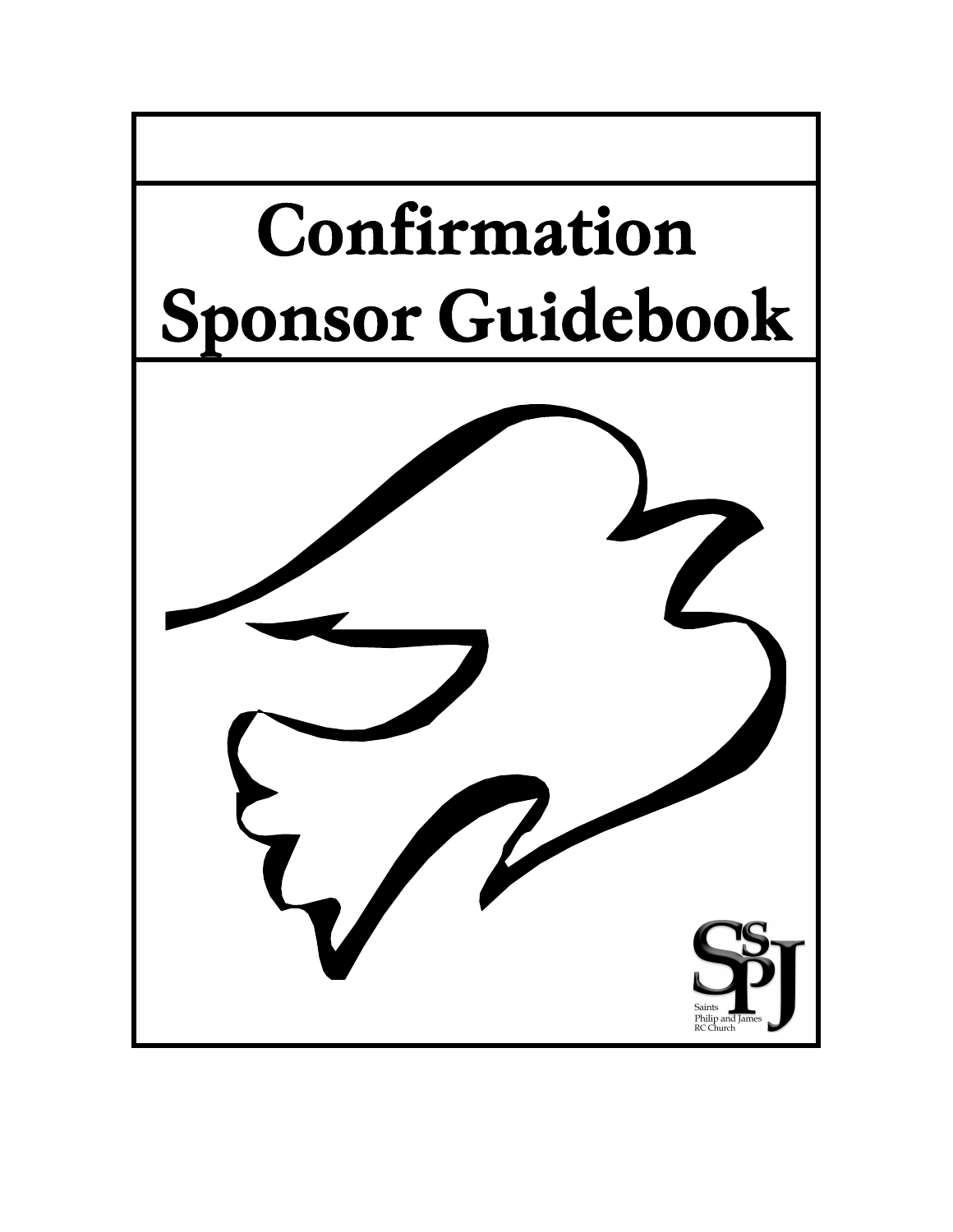## "…Confirmed by the gift of the Spirit, that they give witness to Christ by lives built on faith and love..."

General Intercession from the Rite of Confirmation

#### Congratulations!

You have been chosen by a young person for a special role. A wonderful adventure in the spiritual life awaits the two of you. As a Confirmation sponsor, you have accepted a responsibility that is an honor in our Church.

Your role is to spiritually walk with the candidate during the preparation for the sacrament. You will be assisting the young person in being a true witness and disciple of Jesus, and representing the community when you present your candidate to the bishop.

Your special role does not end at the Confirmation liturgy; you will help the young person fulfill his or her baptismal promises after Confirmation with the help of the Holy Spirit.

## What's Inside?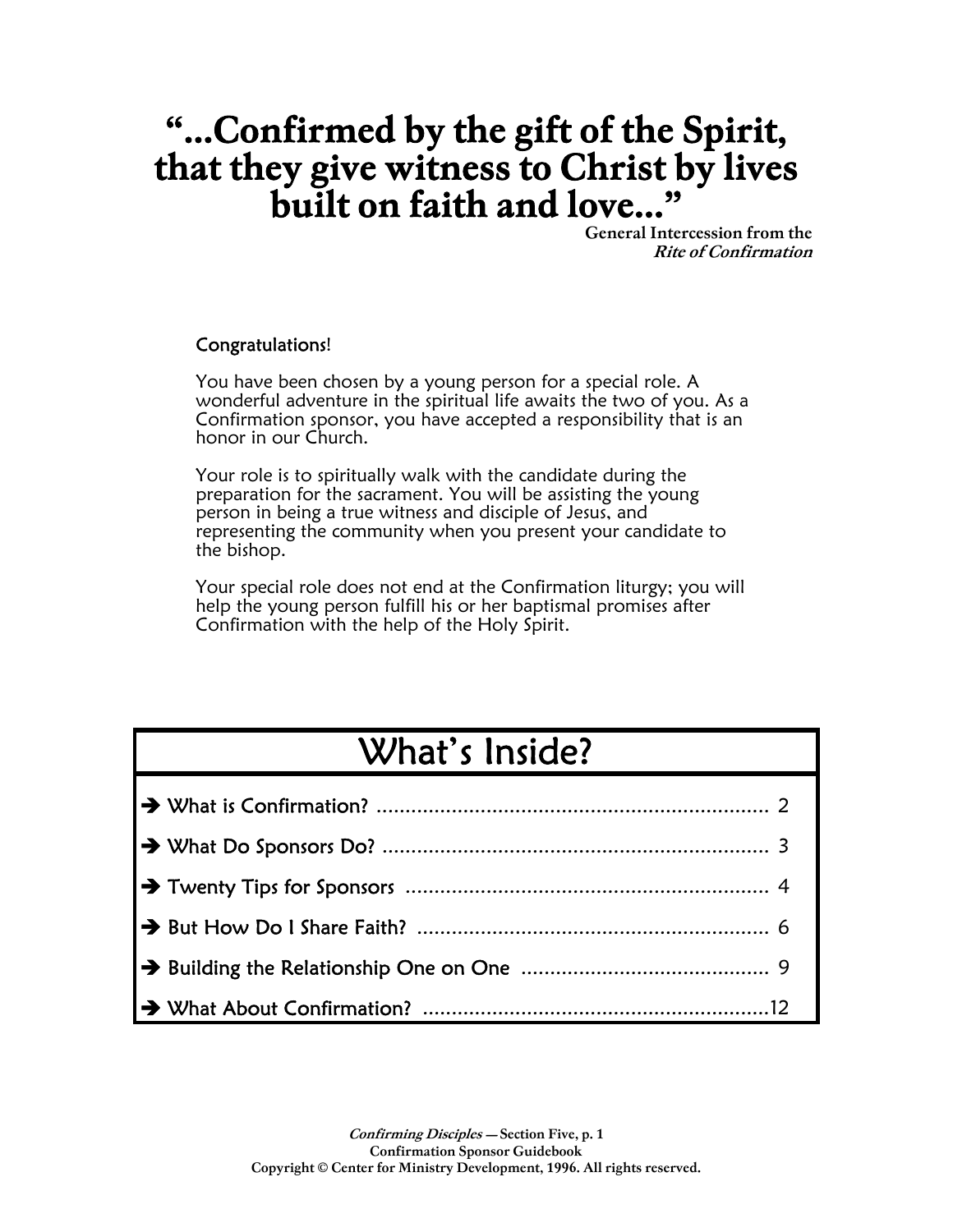#### The Sacrament of Confirmation....

- $\bullet\quad$  welcomes us and deepens our belonging to the faith community
- **deepens our relationship to God, as Creator, Redeemer and Spirit**
- **strengthens us as disciples**
- " A sacrament is part of the way that God loves us and calls us. A Sacrament is God's love expressed as free, undeserved gift.
	- **The Gift within Confirmation is that of strengthening us for discipleship** and deepening our belonging to the faith community through the Trinity.
- " God uses visible signs to communicate invisible love. To communicate God's love, God uses our senses: eyes, ears, touch, smell, and taste, and elements of our world.
	- In Confirmation, the signs we will celebrate include being anointed with oil and the laying on of hands as we remember the water of Baptism and the nourishment of Eucharist.
- **<sup>†</sup> God calls and invites; we respond.** An attitude of openness communicates a "yes" to God's invitation to a deeper relationship. This "yes" does not mean we know that we will always be faithful or that we are worthy of the gift. "Yes" means we are open to be strengthened by God who calls and loves us.
	- In Confirmation, we have the opportunity to say "yes" through the various responses in the prayer.
- **The community witnesses to and celebrates the sacraments.** A sacrament is a powerful sign that God is alive and present in the world. As Church, we are called to be sacrament, that is to be God's hand and healing touch in the world. At the same time, we celebrate the sacraments as our most important prayer. This community that celebrates sacraments is global, reaching to other faith communities throughout the world and joined in a common bond. The community is also local as a diocese or archdiocese, as a parish and as a community of faith in families.
	- In Confirmation, the community witnesses our celebration and provides a sponsor who represents the love of the community for us.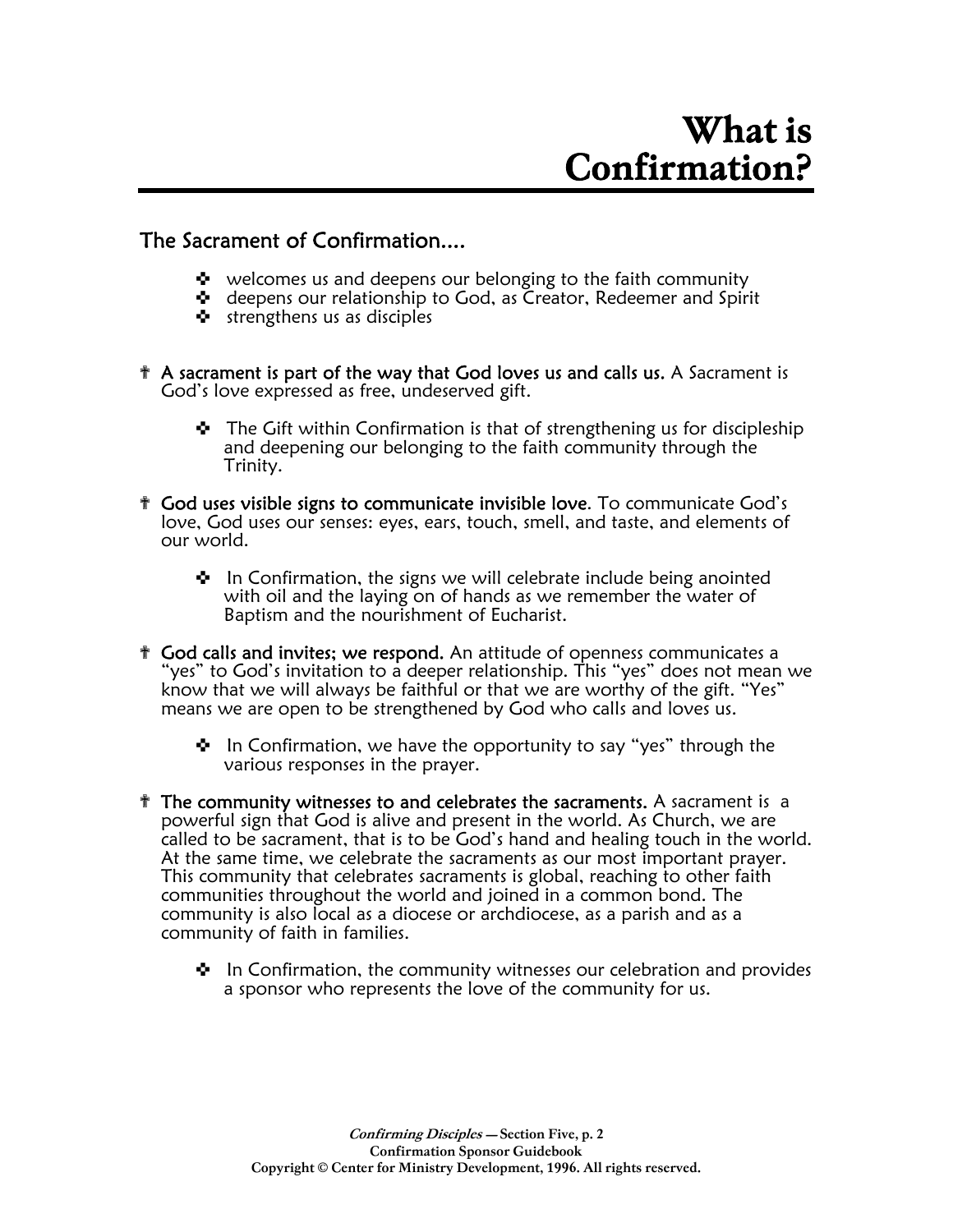## What Do Sponsors Do?

We may agree that as adults in today's world we are used to being defined by what we do. In fact, this is a common first question we ask one another on first meeting. It is a comfortable way to initiate the small talk that at some point might evolve into deeper conversation. Yes, as a Confirmation sponsor, you will have particular things "to do." These may include attending rehearsal, buying a gift, walking with the candidate to the bishop, going to dinner after the liturgy. But you are about to embark on a journey with a young person. *What you do* is not the primary concern. This is a journey concerned less with what you will do as a sponsor and more with who you are as a person of the Gospel. This journey will take you and a young person to new and exciting places in the life of faith. Faith penetrates the heart of the matter—how has faith penetrated who you are; can a young person read the Good News in the actions of your life?

## » Called to Relationship with Youth

In your role as a sponsor you are a minister with youth. You are a part of an exercise in building relationships. These relationships allow young people to know adults who care about them and who are willing to walk as fellow pilgrims on a life-long journey of faith. A special young person has called you into deeper relationship. At the center of this relationship is our faith. And in a particular way, your unique ability to share your faith with this person is more important than the Confirmation program itself. This guidebook strives to help you walk with your young person.

## » Nurturer and Supporter of Faith Growth

You are one of the nurturers and supporters of faith growth for the Confirmation candidate. The integrity with which you live your faith and take care of its growth is as important as the walk in faith you are a part of with the young person. You have been chosen to share that faith is a gift freely given by God, and that our response to that gift is the challenge of us all as members of the Body of Christ. Communicating with interest and excitement the challenge of living as Catholics in today's world is a wonderful gift to share with youth. We hope that this guidebook inspires you in your own spiritual journey.

## » Being Present

Your presence in the life of the young person who has chosen you as sponsor is essential. You can be present in many ways; look further in this book for some practical ideas. Your relationship has the potential for creating very sacred space between the two of you — holy ground. To walk on holy ground with a young person is indeed a blessing! This guidebook will give you some practical tools for helping a young person grow in faith and at the same time challenge your own faith through the mutuality of the relationship.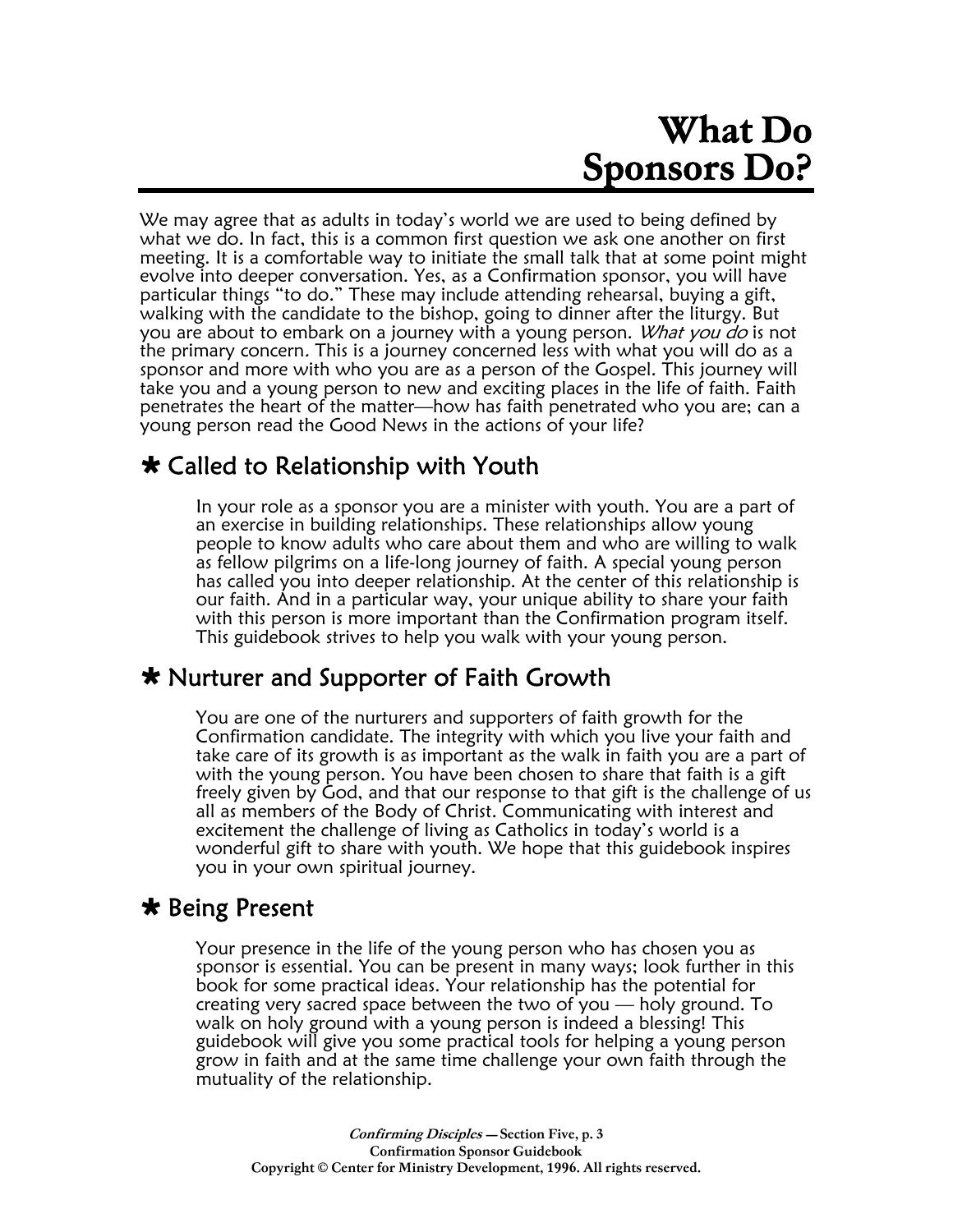# Twenty Tips for Sponsors

- Participate with the young person in activities, i.e., take him or her to a 1 Participate with the young person in activities, i.e., take him or her to a<br>1 movie and talk about it over a snack afterwards, or invite him or her on an outing such as biking, roller blading, iceskating or hiking. Try activities that involve the young person in creative expression.
- Establish a regular time to be with the young person as listener, sharer and co-2 Establish a regular time to be with the young person as listener, sharer and contained that the friendship between the two of you makes a difference in your life.
- Encourage the young person to keep a personal journal and share reflections  $\boldsymbol{3}$  Encourage the young person to keep a personal journal and share is of your own from daily life. Talk about current events and trends.
- Be willing to enter into discussion with the young person about the differing 4 Be willing to enter into discussion with the young person about the differ values around us and affirm the healthy, life-giving choices of the young person. Model healthy, life-giving choices and relationships in your own life. Share stories of others, both current and of history, who have struggled with issues of personal integrity.
- Recommend and even buy for the young person spiritual reading, "reflections  $\bf 5$  Recommend and even buy for the yout for every day," that link faith to life.
- Expose the young person to professional acquaintances in particular fields and  $\bf 6$  Expose the young person to professional acquaintances in party vocations as her or she explores possible vocational choices.
- Share with the young person the significant moments in your faith life. Ask open-ended questions (why, how, where, when) that encourage the young person to explore how his or her faith is experienced in life. 7
- Participate with the young person in community service activities and  $\bf{8}$  Participate with the young person in community serv together keep a photo journal of your involvement.
- Advocate for inclusion of the young person and his or her peers in leadership capacities at the parish, and to become an integral part of the planning capacities at the parish, and to become an integral part of the planning process for programs that involve them.
- $10$  Explore with the young person a variety of ways to pray. Send the young person scripture notes every week. Meet with the young person and talk person scripture notes every week. Meet with the young person and talk about what kind of homily the young person would write for the upcoming Sunday.
- Find five other adults who are going to pray for this young person. 11
- Create a prayer board for the young person's bedroom where he or she  $\bf 12$  Create a prayer board for the young person's bedroom whe can put up the names of people who are in need of prayer.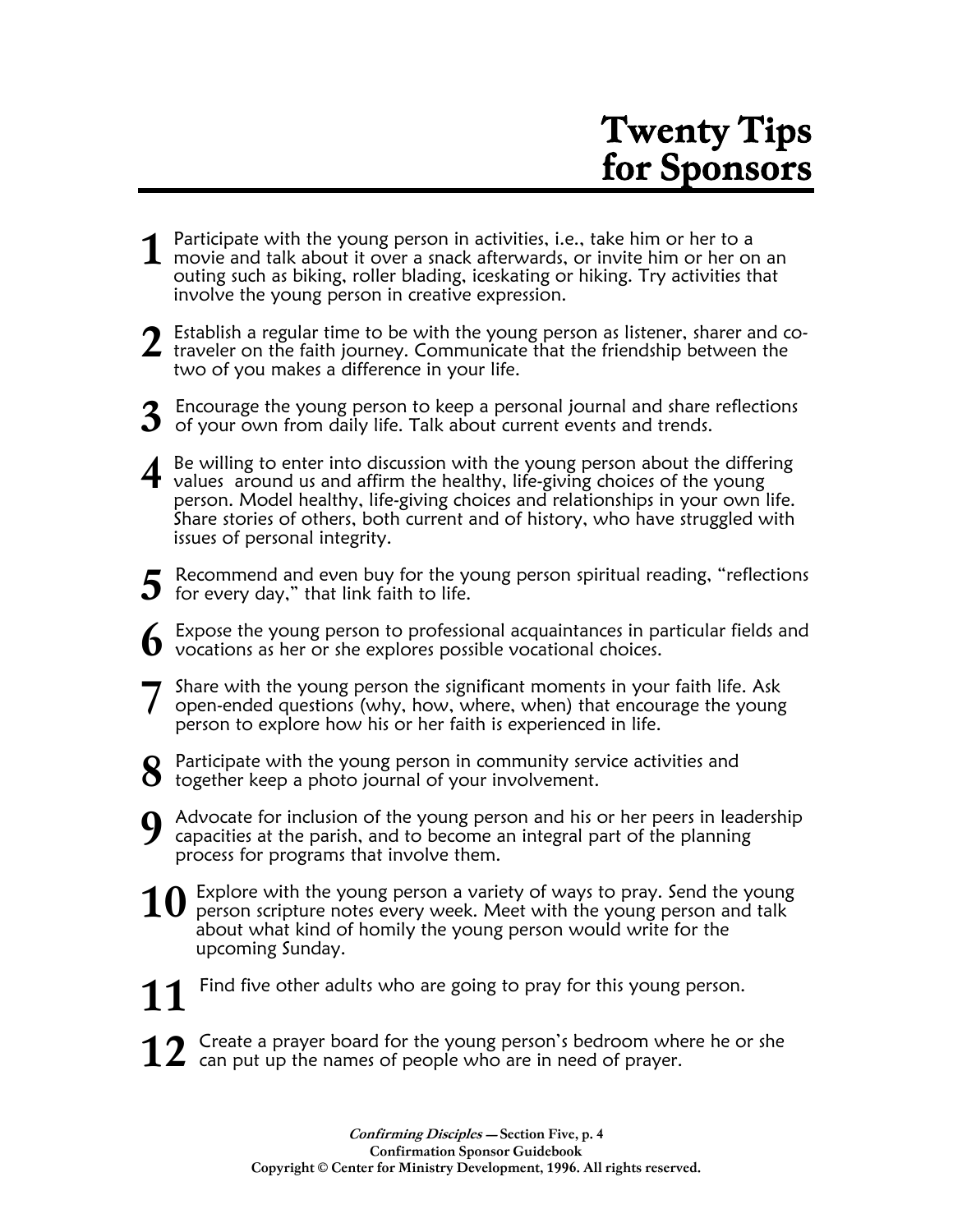- Send a special card to the young person on the anniversary of his or her  $13$  Send a sp baptism.
- Reach out to the young person with a "good luck on the exam" telephone 14 Reach out to the young person with a "good luck on the exam" telephor<br>14 call or a congratulatory note about a job well done. Try doing "random acts of kindness" for your young person.
- Support mom and dad with a listening, empathic ear. 15
- Learn friends' names and inquire about them regularly. Invite the young  $16$  Learn friends' names and inquire about them regularly. Invite the young<br>person's friend(s) to join the two of you on an occasion or two. Host a popcorn/movie night and watch a "religious movie" with the young person and his or her friends, e.g., *Jesus of Nazareth, Romero*. Prepare a special dinner before Confirmation for the young person and his or her friends. Find ways to include peers in making the Confirmation celebration more meaningful, e.g., have a group of friends make a scrapbook for the young person. Talk with him or her about the value of friends, and the struggles of relationships.
- Take the young person to the ritual experiences at Church or in the 17 Take the young person to the ritual experiences at Chur<br>
community, e.g. the community's Stations of the Cross.
- Share how your faith and experiences of Church have made a difference in  $18$  Share how your faith and experiences of Church have made a different your life — including the doubts and struggles you may experience.
- Pray for the young person, and let him or her know it. 19
- Ask the young person to pray for you. 20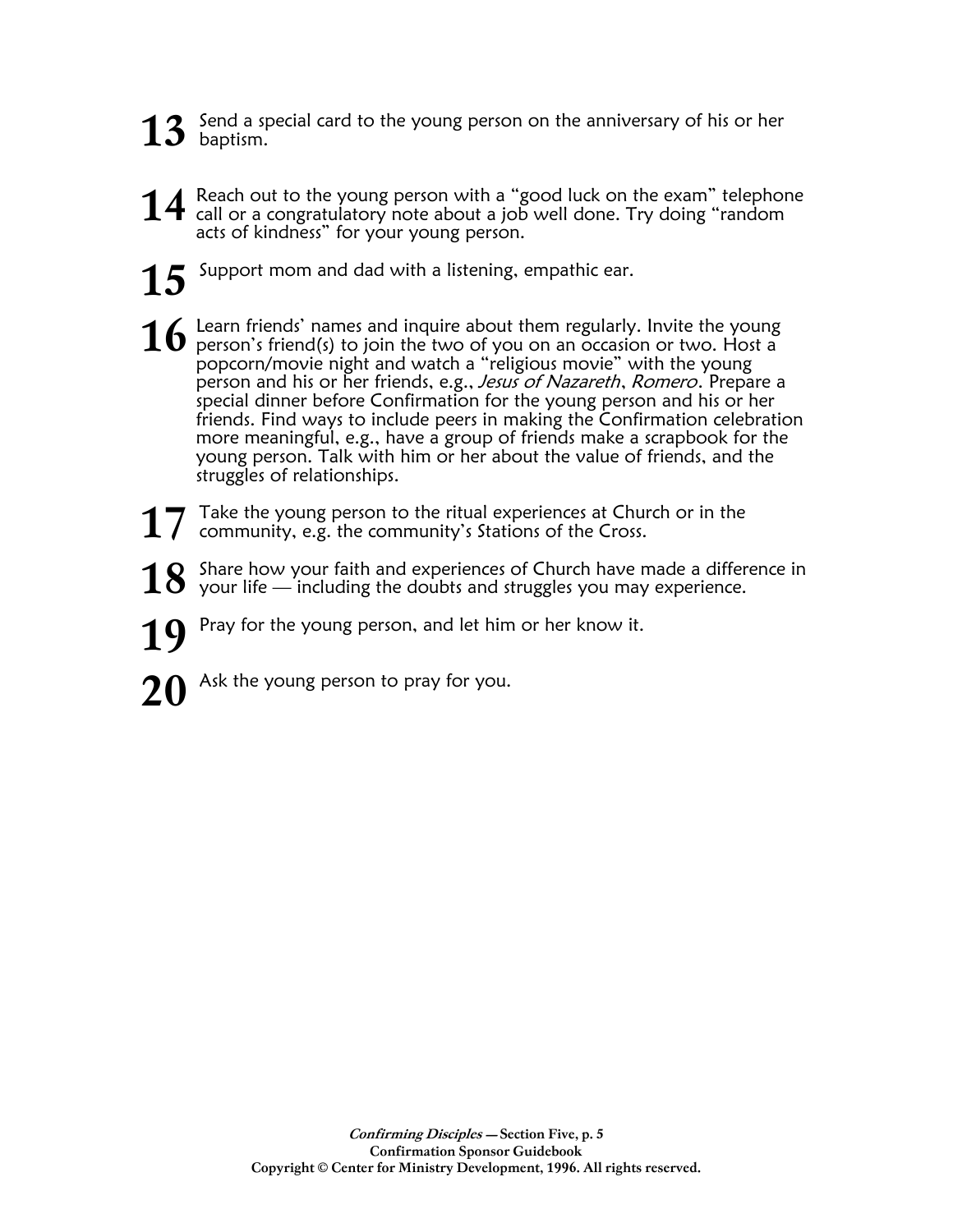## But How Do I Share Faith?

Central to being a Confirmation sponsor is sharing with young people the worthy adventure of living a gospel-centered life. You may not feel equipped for this task, but don't worry, neither did the first disciples of Jesus! In fact, sharing our faith with each other is not a task, it is a way of life. We carry a particular identity with us, and into all of our environments because we are Catholic. One writer has said that the walls of her home growing up were Catholic, filled as they were with symbols of belief.

Ask the young person why he or she chose you as a sponsor. You may discover that this particular adolescent has already been reading the Good News through you!

As a sponsor, you are "being church" with a young person. What does this mean? The mission of church is three-fold. We *proclaim* the Good News, namely the saving action of Jesus, we offer ourselves as a group of people transformed by the Spirit into a *community of faith, hope and love*, and we bring God's justice and love to others through service. In its ministry with young people, of which you are a part, the church works to foster the total personal and spiritual growth of young people and to draw them to responsible participation in the life, mission and work of the faith community. In addition, we empower young people to become disciples of Jesus Christ who witness to their faith by living and working for justice, peace, and human dignity. (*Vision of Youth Ministry* 3, 7)

Here are some simple strategies for "being church" with your young person.

#### Have Faith Conversations: Witness to God's Presence in Your Life

Young people, particularly older adolescents, are exploring their beliefs and values. They are searching for a worthy adventure upon which to embark; an adventure that gospel living surely is. Here are some simple strategies that will help you initiate faith conversations:

**f** Share stories with each other. Stories have a tremendous impact. If all you do as a sponsor is share how God has been moving in and through your life, you have given your young person a gift of tremendous value. Share with each other the significant religious celebrations of your lives compare "notes" about first communion, etc. Help the young person identify what is uniquely Catholic about his or her life. Share as well significant life experiences in the context of faith.

#### **<sup>†</sup>** Affirm the actions of the young person which witness to the Good

News. Make direct correlation for the young person between what you see him or her doing and how it is a value and action of Jesus. Break open the Scriptures for the week and share how Jesus' teachings apply today.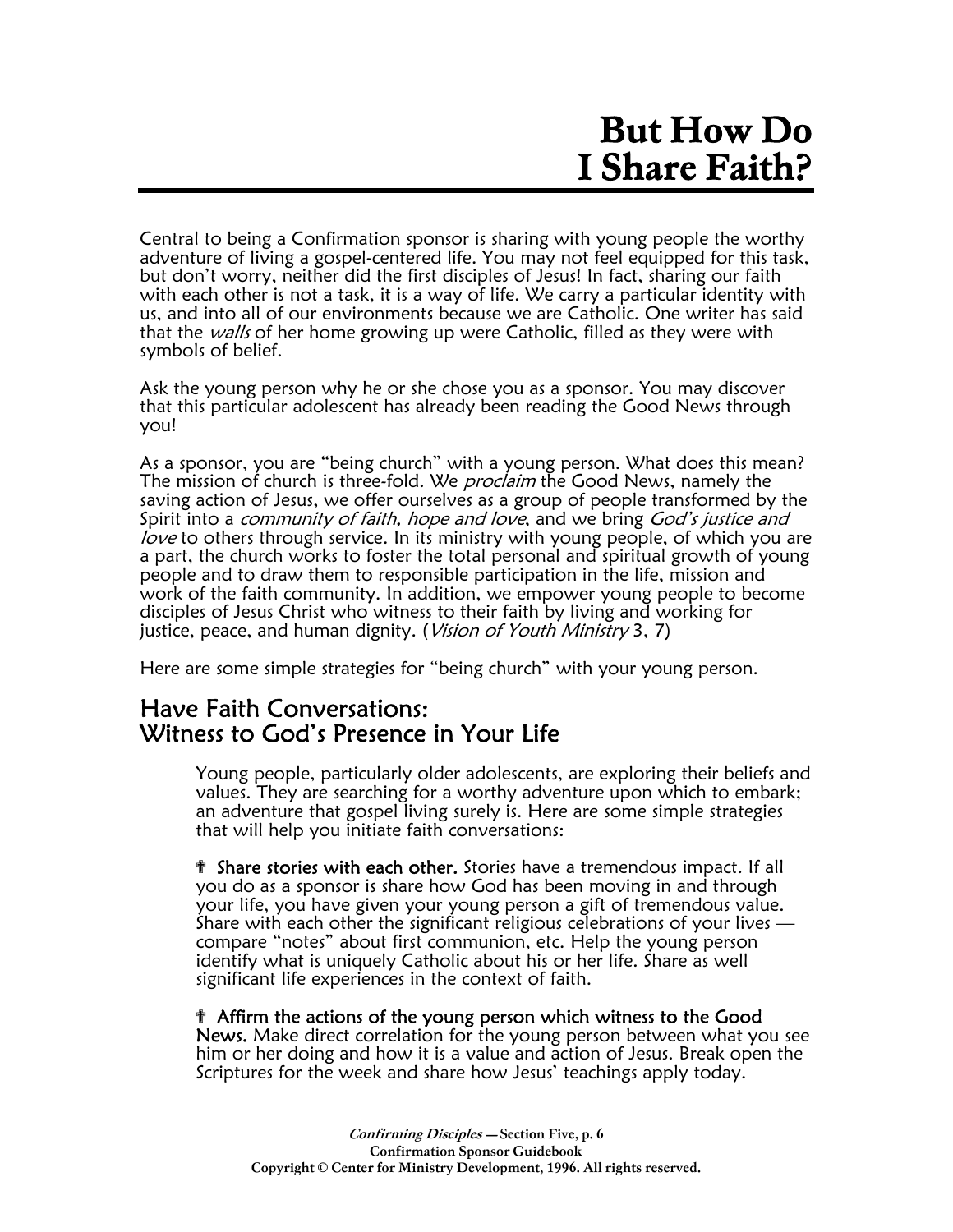**<sup>†</sup>** Help the young person explore how the events of his or her life are glimpses of the "vision of the glory of God." Be comfortable with the young person's questions and challenges. In order for belief to be meaningful, for God to be meaningful, young people need the space the explore their questions and doubts. They need adults who will stand by them, be faithful to their searching, and not abandon them in their disbelief.

#### Explore Prayer and Celebration

Our tradition as Catholics is rich with ritual and celebration of God's presence and action in humankind. Prayer is relationship with God. Young people are exploring the meaning of Catholic ritual, and discovering their own unique spirituality and personal relationship with God. Walk with them on this adventure!

<sup>†</sup> Plant a seed somewhere special with the young person. Talk about how the seed is now underground in the damp and dark preparing to burst forth new life. Relate each step in the plant's development to the growth of each of us spiritually.

<sup>†</sup> Challenge yourself and the young person to move beyond mediocrity in your spiritual lives. Have prayer discussions. Share your own struggles with a prayer life and explore praying together. Help the young person establish a regular pattern of prayer. Together commit to a joint effort such as placing a prayer/scripture reflection on your bathroom mirrors and praying it each morning individually.

" Invite the young person to join you at the parish Lenten mission. Take him or her for ice-cream afterwards and talk about what you heard.

" Laminate the renewal of baptismal vows as a prayer card or book mark.

" Focus prayer with the young person on significant events in his or her life (e.g., driver's license, death of a friend, finishing the semester).

" Visit the local museum to see the variety of artistic expressions of faith and prayer.

**"** Give the young person a symbol (poster, icon, picture of Jesus, candles, quotes from role model or saints) that he or she can place in a prayer corner at home.

" Encourage the young person to write prayers in the form of poems or journal entries. Give him or her a decorative blank book for this purpose.

" Read Scripture aloud.

**H** Have the young person share contemporary music which is meaningful to him or her. Talk about why.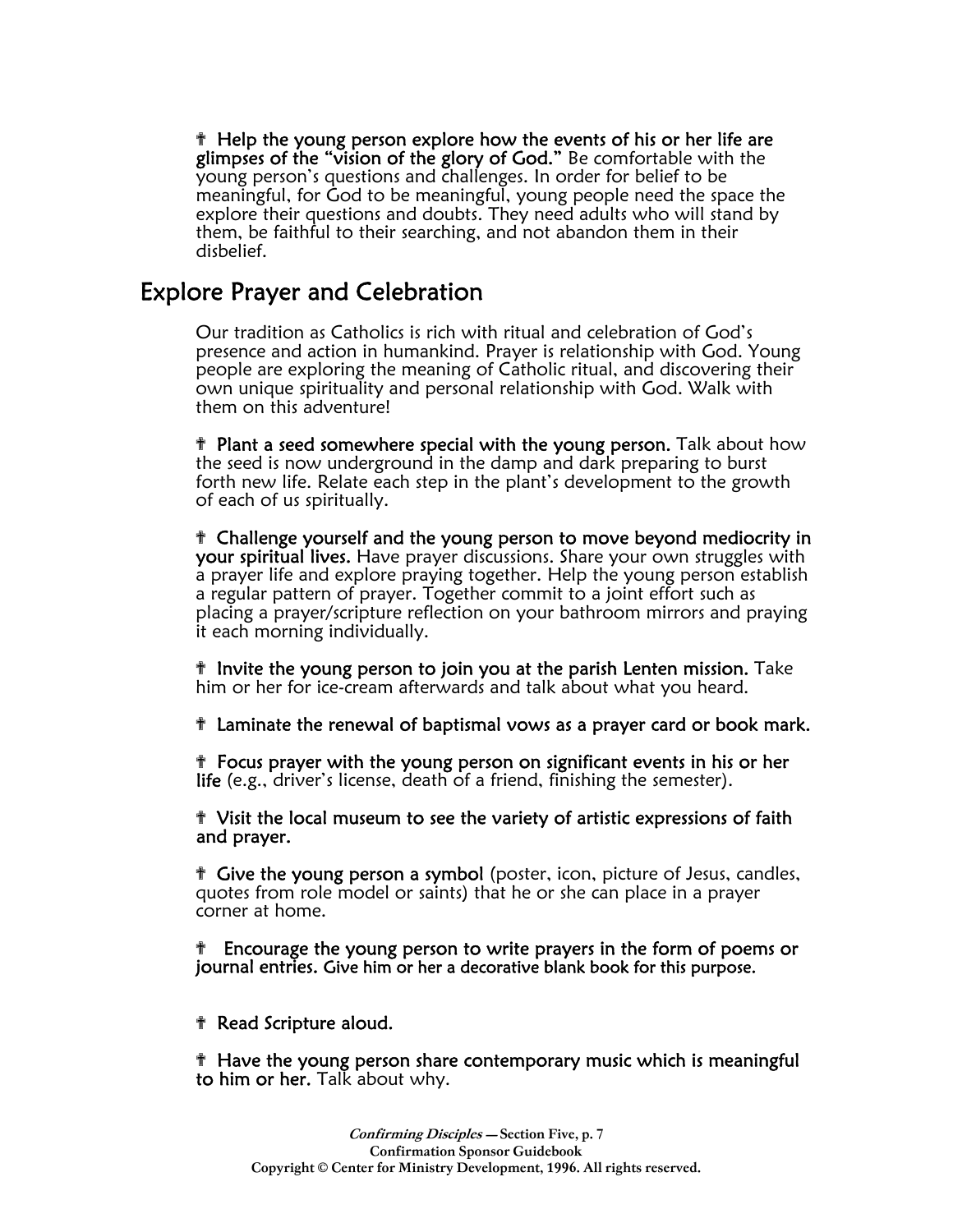### Explore Justice and Service Opportunities

Young people have a tremendous capacity for selflessness. In giving themselves through service and concern for others, they discover more about who they are and about the unique gifts that God has given them. Tap into the idealism of your young person by initiating participation in service opportunities or by expressing interest in what the young person is already involved. Explore together the needs of the world (individual, parish, community and world) and how the gifts of individuals are meant to meet those needs.

" Decide together on one meaningful service project in which you will both be involved. Find something that calls forth the unique gifts of the young person. Talk afterwards about how the involvement was a reflection of Jesus' mission of service.

<sup>†</sup> Discuss options for further direct service or exploring social justice issues.

" Assist the young person to find information and resources in expressed areas of interest. Visit local service organizations and Catholic social ministry programs together.

<sup>†</sup> Search scripture with the youth and discover Jesus' teaching on the social issues of his time. Talk about how they relate to the social issues of our time.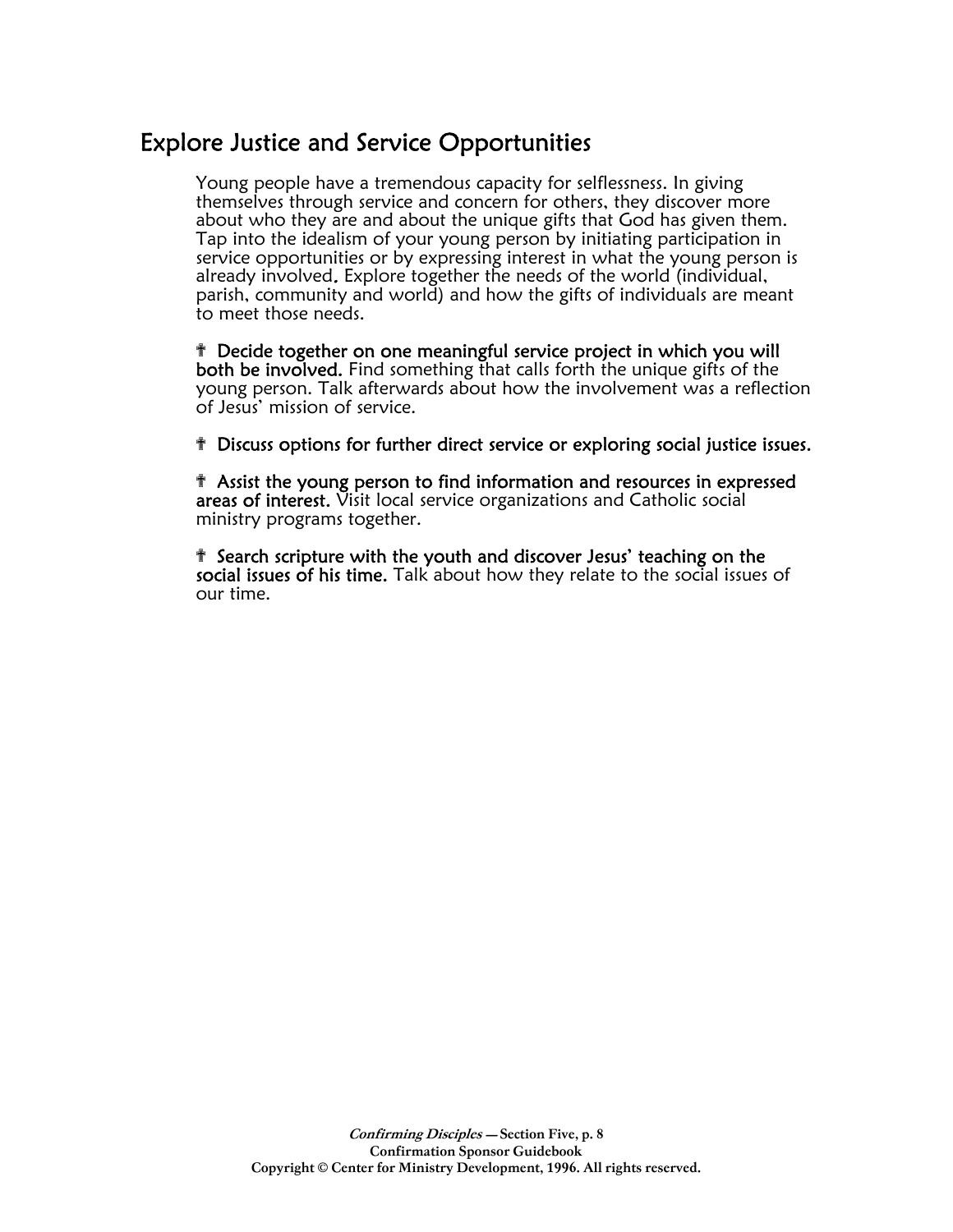# Building the Relationship One-on-One

It is an honor to have been asked to be a sponsor for Confirmation. Now you are wondering not only "What are we going to talk about?" but more fundamentally, "How do I talk to a young person?" Communication skills are foundational to any relationship. What follows are some simple guidelines and practical ideas, which if followed, will greatly assist you to develop effective communication and have meaningful and fun conversations.

### » Be committed to communicate with the young person.

Your presence and your faith story are gifts you give. The young person offers you a gift as well, through his or her self-disclosure.

 $\checkmark$  Establish a regular pattern of contact. This could be a once-a-week phone call or a trip to the yogurt shop. First and foremost, the young person needs to know that you care and that you want to be a part of his or her life. He or she also needs to know that you take your role as sponsor seriously. This means that you are willing to be present, that sometimes you will go out of your way to be where the young person is. You are willing to share your stories of life and faith, and to listen to him or her and help reveal God active in the day to day realities of being a teenager.

### » Communication is a revelatory process.

As you and the candidate prepare for Confirmation and look forward to continuing the faith journey together afterwards, you will be sharing about yourselves. Your sharing communicates trust in the young person and a willingness to share your personal vulnerability.

- $\checkmark$  In your regular contact with the candidate, share your feelings. This can be as simple as telling him or her how you feel, and relating the various experiences of the day or week and how they have impacted you. Since these are your feelings, use "I" statements rather than "you" statements. A simple and very effective formula is "I feel (felt)........ when.........because......."
- $\sqrt{2}$  Express gratitude to the young person for listening to your story. Let him or her know that it makes a difference to you that you were able to share. "Thanks for listening. It's great to be able to talk with you about my day."
- $\checkmark$  Be present in an active way to the young person's story. This implies that you accept him or her "as is," you listen attentively, and you do not pass judgment on what is shared. This means that you "seek first to understand, then to be understood." Active, revelatory communication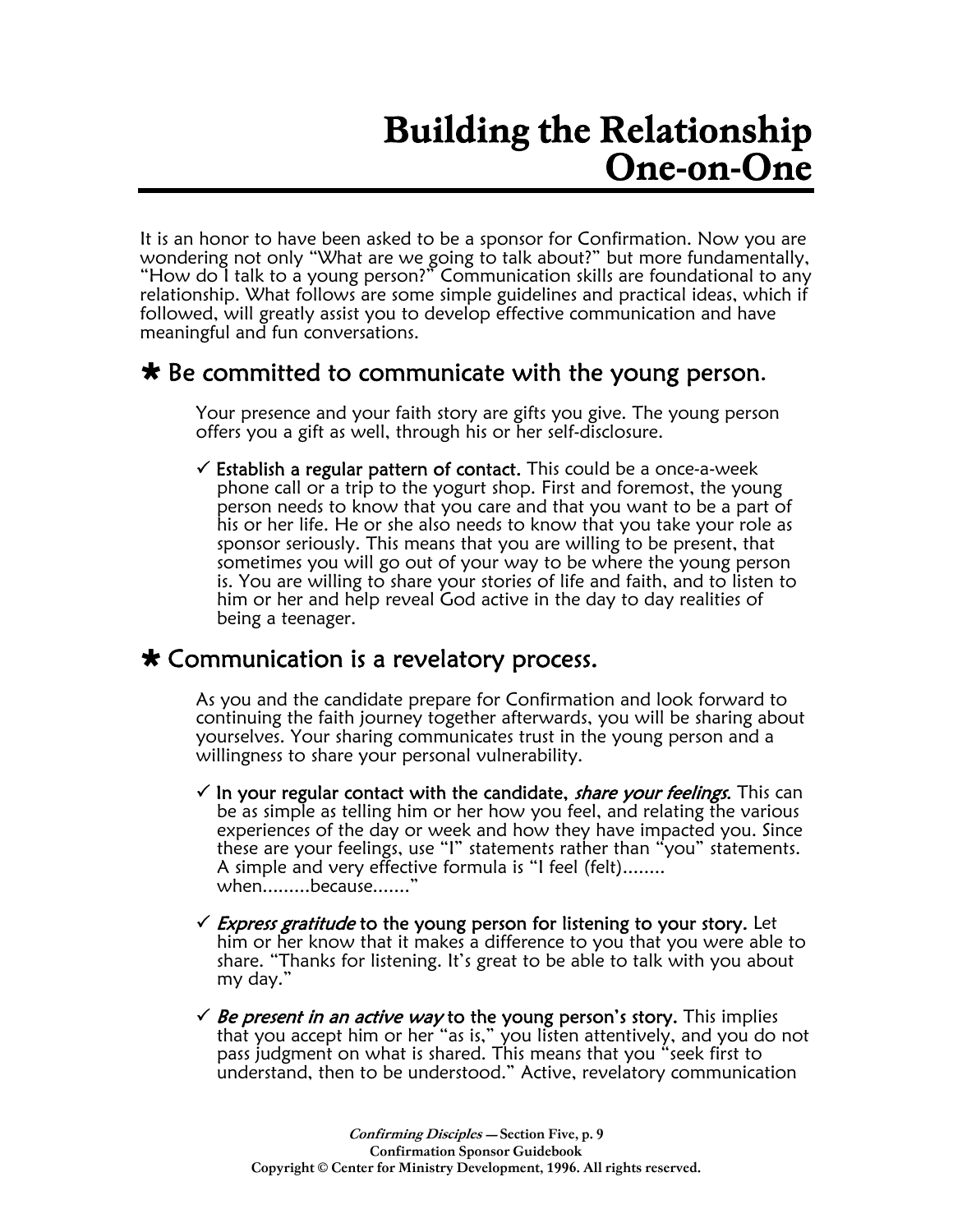also implies that you offer suggestions but not advice. Remember, the young person is sharing who they are with you. You also thank the young person for sharing with you. It is an honor to enter into life's story with a youth. Here are some helpful hints on how to listen attentively:

- $\rightarrow$  Share empathic and reassuring reactions. Another phrase for this is "reflecting feelings." To do this, pretend that you are a mirror and you are reflecting back what the young person has said so that you demonstrate understanding and acceptance. For example, "The frustration you feel from missing the deadline for that job application must be pretty intense."
- $\rightarrow$  Remove any blocks that are communication hazards. Trying to have a conversation in front of the busiest escalator at the mall may not be the best idea. Environment can help facilitate communication or it can distract. Removing any visible barriers between you and the young person will aid in facilitating conversation as well.
- $\rightarrow$  Listen attentively by *clarifying the meaning* of things that are shared. These are called "reflecting skills." In addition to "reflecting feelings" mentioned above, you can "paraphrase," that is, give a concise response that states what you heard in your own words. Another skill is to "reflect meanings" by using the phrase, "You feel... because..." and to be open to clarification of your interpretation. "Summary reflections" are also very helpful. Here you give a summary of what you have heard. This is not a summary of the young person's thoughts; hopefully your reflecting gives the young person the opportunity to pull together a summary of his or her own.

### » Use effective skills for good communication.

These skills include attending skills, following skills, and the reflecting skills mentioned above. Total presence with your young person shows that you care about him or her. Attending and following skills involve total presence.

- $\checkmark$  Maintain a posture of involvement. This posture includes a relaxed alertness which expresses the balance between "I feel at home with you and accept you" and "I sense the importance of what you are communicating to me and am intent on understanding you." Inclining your body towards the young person indicates full attention, and maintaining an open position (arms and legs uncrossed) communicates receptivity. Placing yourself at eye level with the young person and facing him or her directly will alleviate the risk of seeming disinterested.
- $\checkmark$  Use appropriate body motion. How your body responds as you communicate with the young person speaks volumes. Your body can demonstrate empathy just by the way you position yourself as the young person talks. Avoid gestures and distracting movements that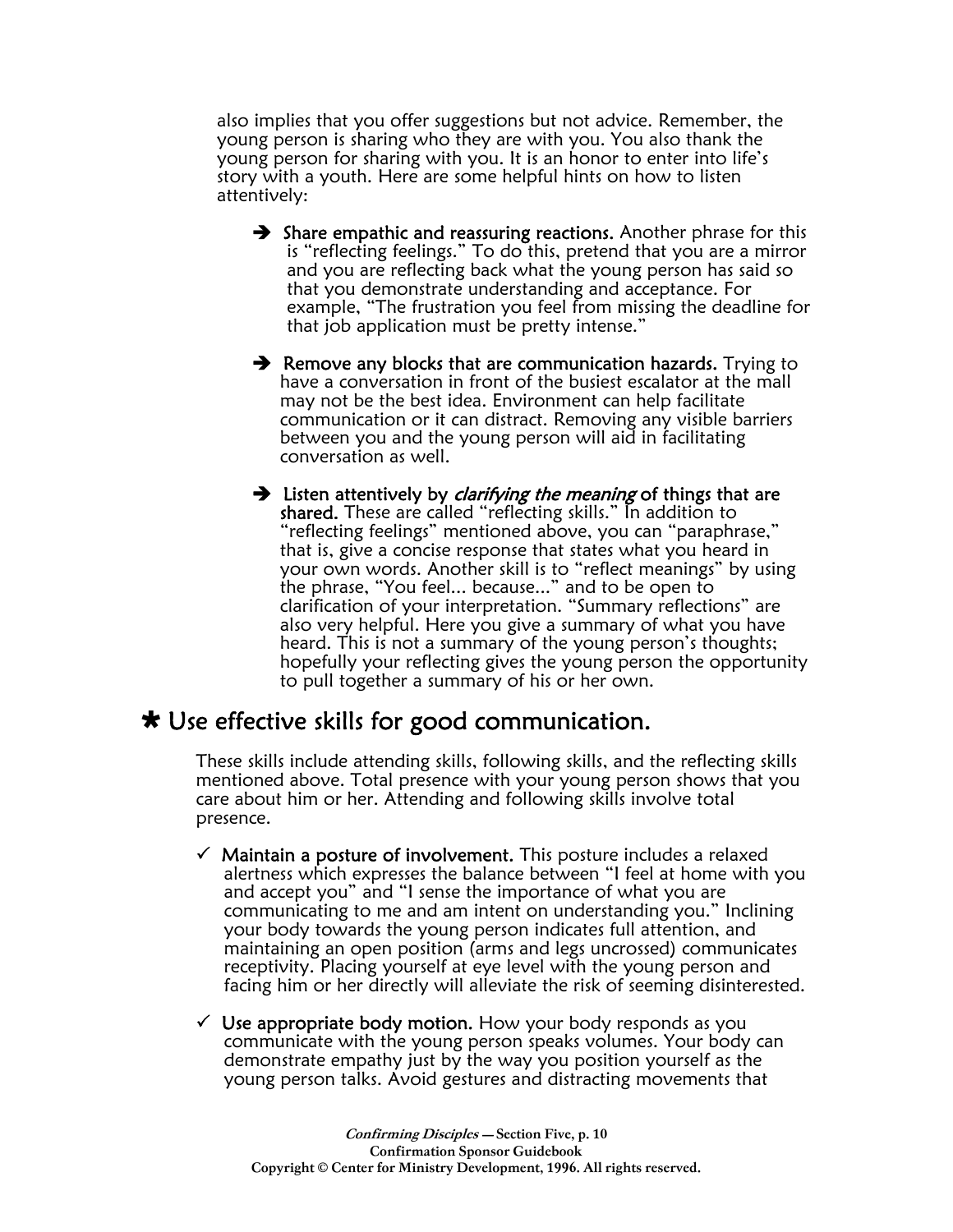draw attention away from the conversation.

- $\checkmark$  Use eye contact. Our eyes are powerful communication tools. Use yours with the young person to communicate trust, eagerness to listen, and caring about him or her.
- $\checkmark$  Create conversation starters with Door Openers. One type of door opener describes the young person's body language, "You look like you're not feeling quite up to par." Another is offering an invitation to talk: "What do you want to talk about it?" Silence can also be a door opener. This gives the other person room, time and space to decide whether to talk, how to begin to talk, or even to decide what to say. The attending skills mentioned above are door openers as well.
- $\checkmark$  Interject *minimal encouragers* throughout the conversation. Some examples are: Tell me more, yes, I see, Right, Go on, For instance? Oh? Really? Then? You bet.
- $\checkmark$  Ask *open-ended questions*. Open-ended questions begin with "what," 'where," "how," and "why" and stimulate conversation.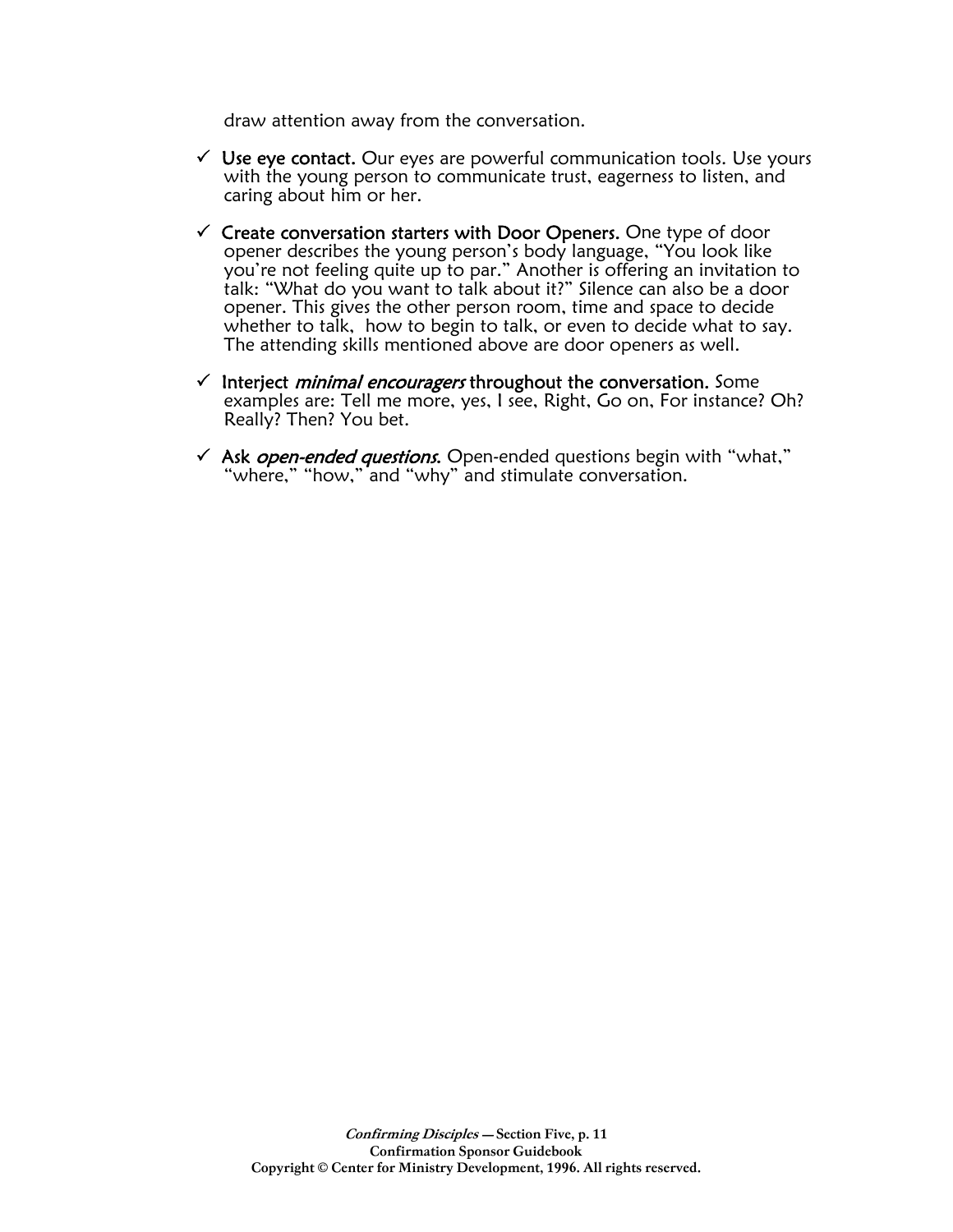#### **+** Confirmation *welcomes* us as a sacrament of initiation.

Confirmation is linked to Baptism and Eucharist. Confirmation is part of our initiation into the faith community. Confirmation honors the spiritual maturity of the individual.

#### **E Scripture Reflection**

Each of you is a Son and Daughter of God because of your faith in Christ Jesus. All of you who have been baptized into Christ have clothed yourselves with him. There does not exist among you Jew or Greek, slave or freeman, male or female. All are one in Christ Jesus. Furthermore, if you belong to Christ you are the descendants of Abraham, which means you inherit all that was promised. (Galatians, 3:26 - 29)

#### $*$  Reflection

How has your Baptism shaped your life?



- Celebrate the anniversary of his or her Baptism by remembering it in a special way — with a card, a special meal, a prayer with the family, a simple gift.
- ❖ Share how your Baptism has made a difference in your life.
- $\cdot \cdot$  Pray for family members, pray together for the young people in the Confirmation preparation program.
- $\cdot \cdot$  Find ten other people who will pray for your candidate during the preparation program. Ask them to write notes to the candidate during the preparation. Supply them with addressed envelopes and notes.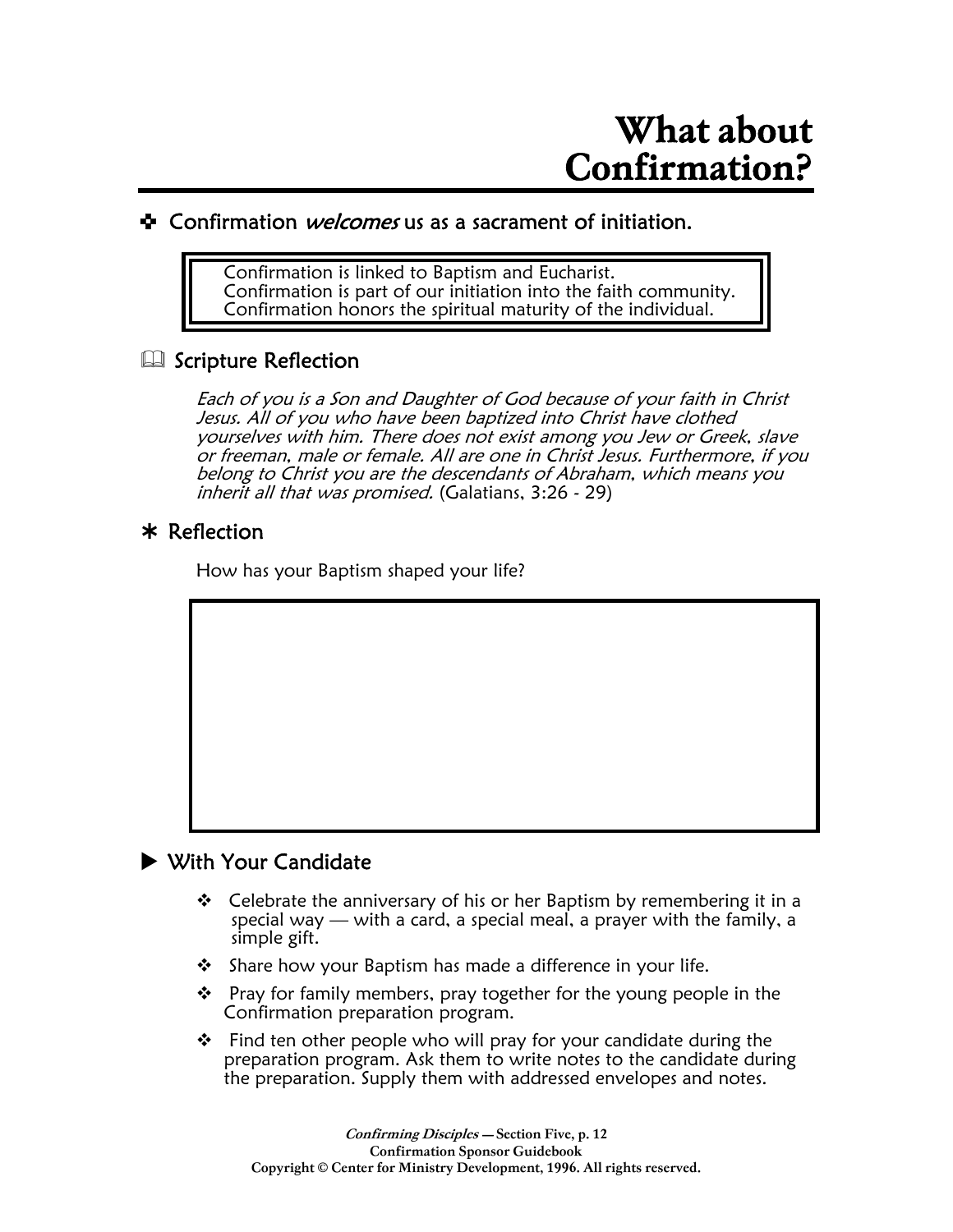#### We are Confirmed in the name of God the Creator, the Redeemer and the Holy Spirit.

- Confirmation is part of the welcoming initiative of God the Creator.
- **Confirmation unites us more firmly to Christ.**
- $\triangle$  Confirmation strengthens us with the Holy Spirit.

#### **E.** Scripture Reflection

Jesus left Galilee and went to the Jordan River to be baptized by John. But John kept objecting and said, "I ought to be baptized by you. Why have you come to me?"

Jesus answered, "For now this is how it should be, because we must do all that God wants us to do." Then John agreed.

So Jesus was baptized. And as soon as he came out of the water, the sky opened, and he saw the Spirit of God coming down on him like a dove. Then a voice from heaven said, "This is my own dear Son, and I am pleased with him." (Matthew 3:13-17)

#### $*$  Reflection

How has the Spirit been present in your life?

#### $\blacktriangleright$  With Your Candidate

- $\cdot \cdot$  Talk with the young person about how God has been a part of your life, about the actions and values of Jesus which draw you to him, and about who the Spirit is to you.
- $\cdot \cdot$  Have your candidate share his or her thoughts about these things with you as well.
- $\cdot \cdot$  Together participate in the ritual celebrations of the community, e.g., Stations of the Cross, parish Lenten mission, a Baptism.
- $\cdot \cdot$  Be willing to enter into discussion about differing values and guide your candidate in reflection on how Christian moral values can guide his or her decision-making.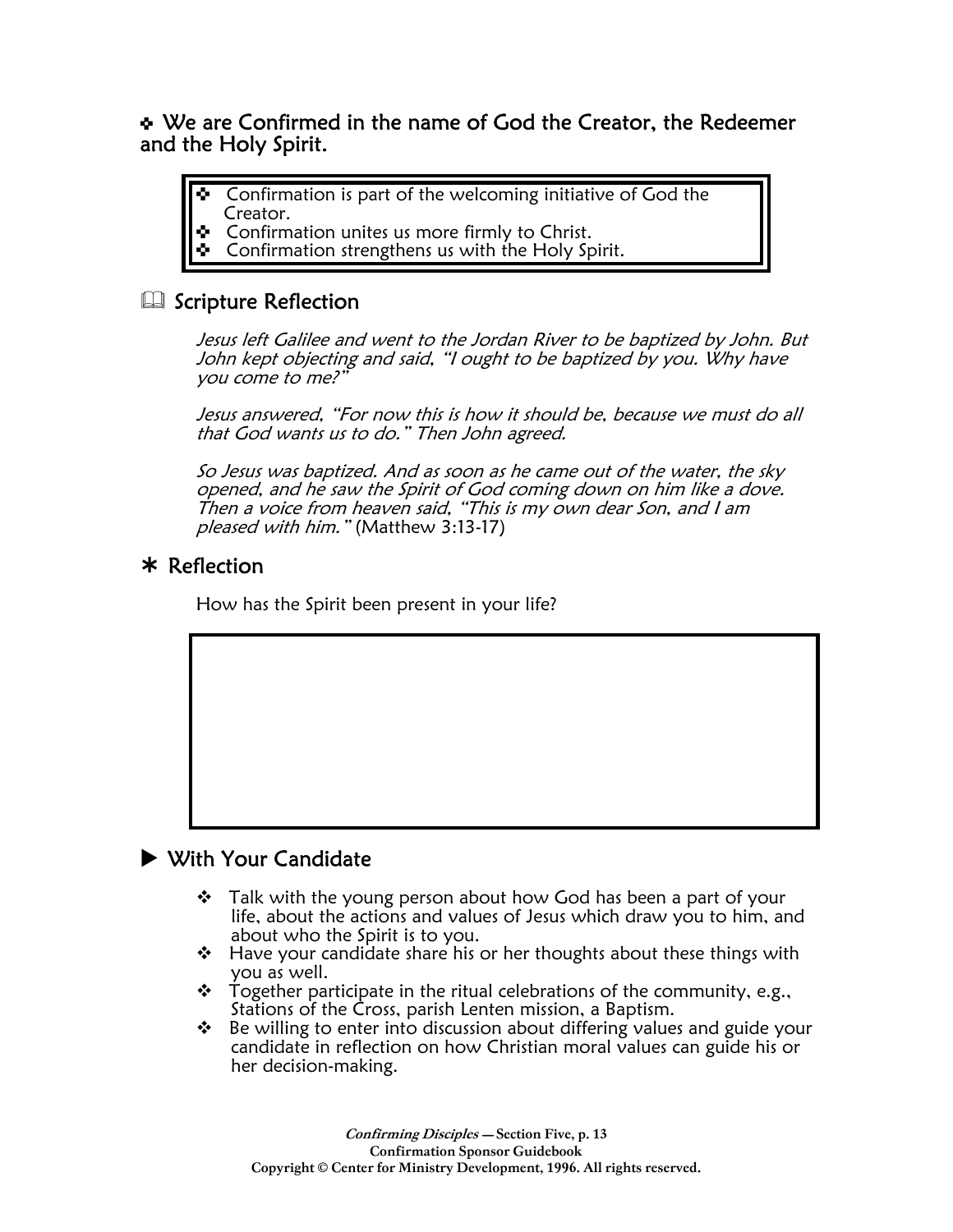#### Confirmation strengthens us for discipleship, mission and witness to our faith.

- Confirmation empowers us to witness to our faith.
- **•** Confirmation links us to the ministry of Christ and mission of the Church.
- Confirmation initiates young people into the adventure of discipleship.
- **Preparation for Confirmation is a moment of conversion which** includes celebrating the sacrament of Reconciliation.

#### $\mathbb{H}$  Scripture Reflection

When the day of Pentecost came it found them gathered in one place. Suddenly from up in the sky there came a noise like a strong, driving wind which was heard all through the house where they were seated. Tongues as of fire appeared, which parted and came to rest on each of them. All were filled with the Holy Spirit. They began to express themselves in foreign tongues and make bold proclamation as the Spirit prompted them. (Acts 2:1-4)

#### $*$  Reflection

The apostles were strengthened with the Spirit to proclaim the Good News of Jesus. How have you been a witness to Jesus' presence in the world?

#### $\blacktriangleright$  With Your Candidate

- $\cdot \cdot$  Share how you have read the Good News through the actions of his or her life. Be specific.
- $\triangleleft$  Affirm the healthy, life-giving choices of the young person.
- $\cdot \cdot$  Encourage him or her to identify qualities of good friendships.
- $\cdot \cdot$  Introduce him or her to the local "heroes" and 'heroines" who exemplify discipleship.